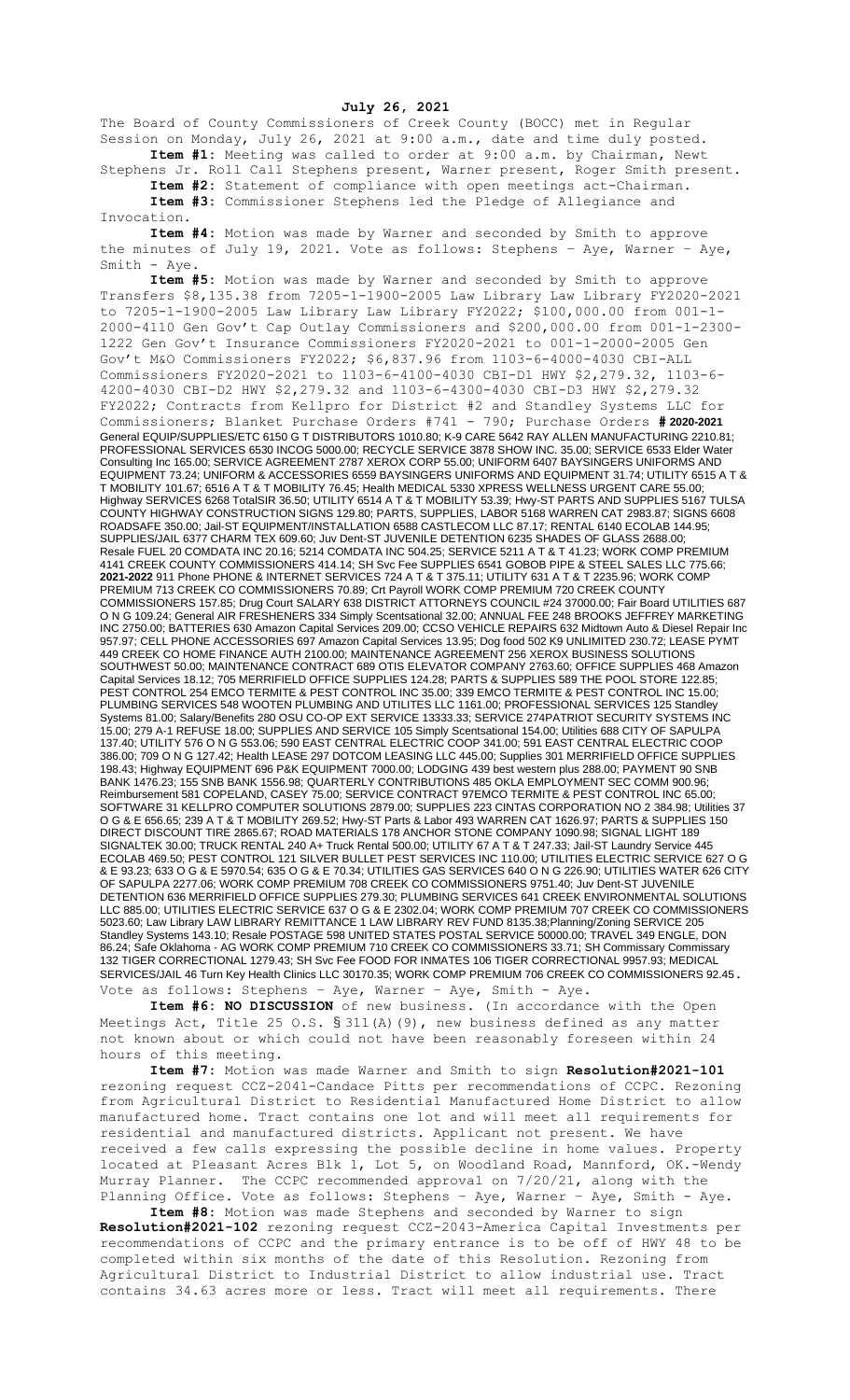are similar tracts in the area. Applicant is present. There has been concerns with the current entrance being through a residential housing addition. Applicant has stated he needs three to four months to complete entrance off of HWY 48. Also, the cemetery to the North of property was a concern, Murray stated the applicant stated that portion is unusable. The Board discussed the entrance, what type of equipment will be traveling on roads. Our roads are not built for heavy equipment and traffic, Applicant stated he is aware and that is why we are working on the HWY 48 being main entrance. Applicant briefly spoke of the business that will be performed on property; we are a staging facility that builds tanks like the ones you see at Holly Refinery. The Board encouraged applicant to communicate with the neighbor's and keeping them updated with progress. Murray stated that the Applicant will go before the Board of Adjustments on 8/17/21, for a special exception for a fabrication and welding facility to be located on property. Property located at 2051 S. HWY 48, Mannford, OK.-Wendy Murray Planner. The CCPC recommended approval on 7/20/21, along with the Planning Office.

**Item #9:** Motion was made by Stephens and seconded by Warner to sign **Resolution#2021-103** rezoning request CCZ-2044 and lot split CCLS-2761-Steven Dugan per recommendations of CCPC. Rezoning Tract A to allow lot-split, Tract A containing 1.78 acres more or less. Tract B to be tied to Tract C containing 3.7 acres more or less and remaining Agriculture. Property located at 8047 W. 133rd St. S. Sapulpa, OK.-Wendy Murray Planner. Murray stated this is not creating more lot splits on subject property, this was approved back in 2011 with a variance and lot split, along with a private road. The family has owned the property for more than forty years and the father is just giving more land to son. The Board discussed that they didn't feel like it needed to go back before the BOA, since it has already gone before them. The CCPC recommended approval on 7/20/21. Vote as follows: Stephens – Aye, Warner – Aye, Smith - Aye.

**Item #10: DISCUSSION ONLY/NO ACTION** to consider approving the County Treasurer's request to invest the funds from the American Recovery Plan Act 2021 grant funds to be placed into twelve equal Certificate of Deposits, then allowing them to come to maturity in a different month. The Board stated we are not ready to proceed on this item, once we are this item will be placed back on agenda. We are still waiting on the final rule to be released.

**Item #11:** Motion was made by Warner and seconded by Smith to sign Creek County Treasurer's Financial Statement for fiscal year 2021. Vote as follows: Stephens – Aye, Warner – Aye, Smith - Aye.

**Item #12:** Motion was made by Warner and seconded by Smith to sign first addendum to lease purchase agreement between SNB Bank and Creek County District #2, on John Deere Compact Track Loader trading a 2019 John Deere 333G Compact Track Loader VIN#1T0333GMHKF359533 for a 2021 John Deere 333G Compact Track Loader VIN#1T0333GMJMF398246. Warner stated this is just updating SNB information on trade-in. Vote as follows: Stephens – Aye, Warner – Aye, Smith - Aye.

**Item #13: DISCUSSION ONLY/NO ACTION** to consider signing contract for 2nd Option to Renew between the State of Oklahoma Office of Juvenile Affairs and Creek County Commissioners for detention transportation for the period of July 1, 2021 through June 30, 2022. Andrew Goforth, Assistant District Attorney and Bret Bowling, Sheriff stated this needs to be passed a week to review which OJA contract is being renewed.

**Item #14:** Motion was made by Smith and seconded by Warner to sign stockpile lease between Highway District #3 and Jimmey and Carolyn Grant in the SW/4 of the NW/4 of Section 27, T15N, R7E in the amount of \$10.00 per month. Vote as follows: Stephens – Aye, Warner – Aye, Smith - Aye.

**Item #15:** Motion was made by Warner and seconded by Smith to sign **Resolution#2021-104** surplussing two Watch Guard Vista HD WIFI worn cameras to be returned and replaced under warranty INV#945 and INV#950, SN#WFC1-103231 and SN#WFC-1-103228 and **Resolution#2021-104A** disposing of the same to be trade-in under warranty and then be sent two new ones in exchange. Vote as follows: Stephens – Aye, Warner – Aye, Smith - Aye.

**Item #16:** Motion was made by Stephens and seconded by Warner to approve Utility Permit from FiberLink LLC per County Specs for fiber optic cable by boring, size of line  $\frac{3}{4}$ , size of casing 1  $\frac{1}{2}$  HDPE, to cross S. Hickory Street & 16530 S. Hickory St. approximately 450' S. of Hickory Street and W. 165th St. S. further described as 2430' S. of the N.E. corner of Section 27, T17N, 11E in District #1. Vote as follows: Stephens – Aye, Warner – Aye, Smith - Aye.

**Item #17:** Motion was made by Stephens and seconded by Warner to approve Utility Permit from Oklahoma Natural Gas Company per County Spec's for natural gas pipeline by boring, size of line ¾" HDPE, to cross W. 171st St. S. approximately 1.99 miles S. and 3.08 miles W. of US-75 ALT & SH-67, further described as 413' E. of the N.W. corner of Section 35, T17N, R11E and the S.W. corner of Section 26, T17N, R11E in District #1. Vote as follows: Stephens – Aye, Warner – Aye, Smith - Aye.